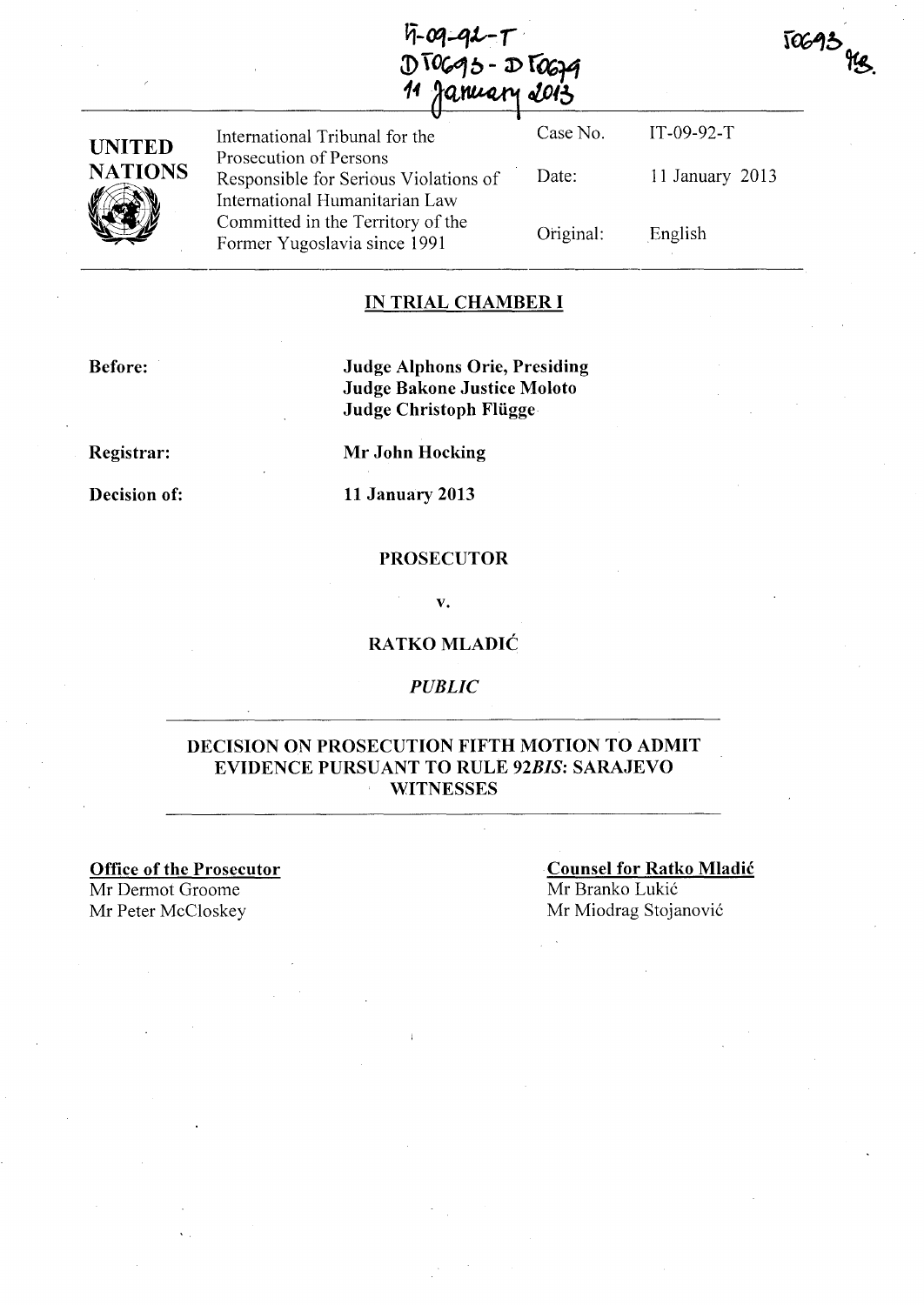# **I. PROCEDURAL HISTORY**

1. On 6 September 2012, the Prosecution filed a motion pursuant to Rule 92 *bis* of the Tribunal's Rules of Procedure and Evidence ("Rules") seeking to admit into evidence material with regard to Witness RM-169, Witness RM-155, Medina Omerovic (Witness RM-149), Alen Gicevic (Witness RM-119), Refik Aganovic (Witness RM-I02), Witness RM-126, Tarik Zunic (Witness RM-179), Witness RM-151, and Witness RM-112 ("Motion").<sup>1</sup> On 20 September 2012, the Defence filed its response ("Response").<sup>2</sup> The Prosecution requested leave to reply on 27 September 2012 ("Request").<sup>3</sup> The Request was granted by the Chamber on 18 October 2012 and ( the parties were informed accordingly through an informal communication. The Chamber considers the attached reply to the Request as validly filed on 27 September 2012 ("Reply").<sup>4</sup>

# **11. SUBMISSIONS OF THE PARTIES**

2. The Prosecution considers the evidence of all nine witnesses to be relevant and probative of issues in the instant case, and submits that the proposed evidence is reliable and does not address the acts or conduct of the Accused.<sup>5</sup> The Prosecution submits that the associated exhibits comprise an inseparable and indispensable part of the witnesses' evidence, and that it relies on the transcript excerpts in order to avoid taking supplementary statements and thereby re-traumatizing the witnesses.<sup>6</sup> The Prosecution submits that calling the witnesses for cross-examination is unnecessary because, *inter alia,* all of the witnesses are either victims of scheduled incidents or eye-witnesses to those incidents and provide pure crime-base evidence which is cumulative of and corroborated by other witnesses, and that none of their evidence concerns the acts and conduct of the Accused.<sup>7</sup> For Witness RM-169, the Prosecution seeks admission of a Rule 92 *bis* witness package consisting of a statement, a supplementary statement, and five associated exhibits.<sup>8</sup> For Witness RM-155, the Prosecution seeks admission of a Rule 92 *bis* witness package consisting of a witness statement, an addendum, an Attestation and Declaration, excerpts from the witness's evidence in *Prosecutor* v. *Dragomir Milošević*, and four associated exhibits.<sup>9</sup> The Rule 92 *bis* witness package of Omerović

Prosecution Fifth Motion to Admit Evidence Pursuant to Rule 92 *his,* 6 September 2012 (Confidential).

 $\overline{\mathbf{c}}$ Defence Response to Prosecution Fifth Motion to Admit Evidence Pursuant to Rule 92 *his,* 20 September 2012 (Confidential).

 $\overline{3}$ Prosecution Request for Leave to Reply to Defence Response to Prosecution Fifth Motion to Admit Evidence Pursuant to Rule 92 *his,* 27 .September 2012 (Confidential).

<sup>4</sup>  Prosecution Reply to Defence Response to Prosecution Fifth Motion to Admit Evidence Pursuant to Rule 92 *his, 27*  September 2012 (Confidential).

<sup>5</sup> Motion, paras 2, 5-8, 10. 6

Motion, paras 11-12.

Motion, para. 10; Reply, paras 4-5.  $\boldsymbol{8}$ 

Motion, paras 13-14.

Motion, paras 16-18.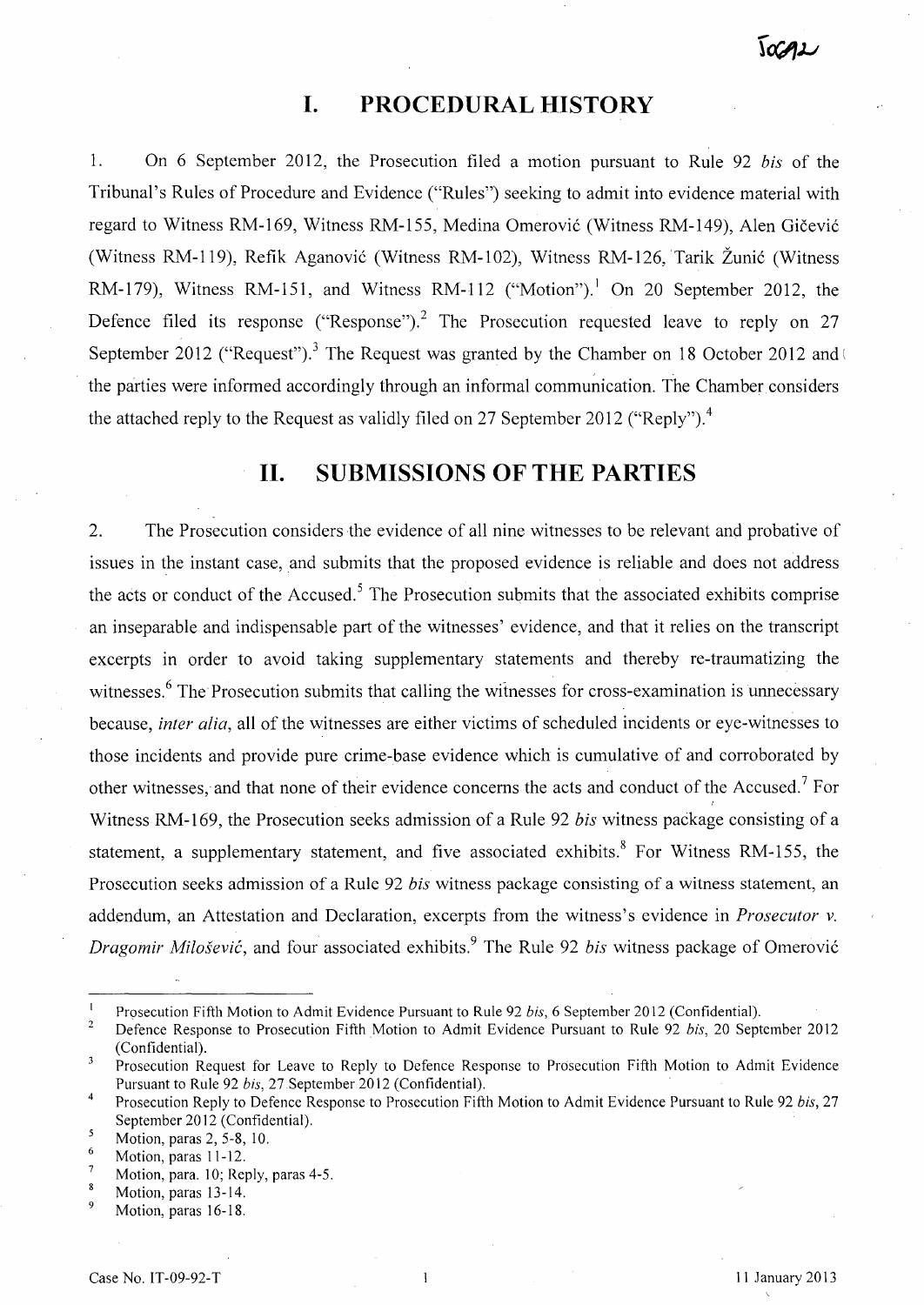consists of two witness statements, an addendum, excerpts from the witness's testimony in *Prosecutor v. Stanislav Galić*, and two associated exhibits.<sup>10</sup> For Gičević, the Prosecution seeks admission of a Rule 92 *bis* witness package consisting of two witness statements, excerpts from the witness's testimony in *Prosecutor v. Momčilo Perišić* and *Prosecutor v. Radovan Karadžić*, and four associated exhibits.<sup>11</sup> One of these exhibits, a photograph with ERN 0646-8273-0646-8273, is not currently on the Prosecution's Rule 65 *ter* exhibit list, and the Prosecution seeks leave to add this item.12 For Aganovic, the Prosecution seeks admission of a Rule 92 *bis* witness package consisting of a witness statement and excerpts of the witness's testimony in *Prosecutor* v. *Stanislav Galić*.<sup>13</sup> The Rule 92 *bis* witness package of Witness RM-126 consists of three witness statements, a document containing corrections to the witness statements, and two associated exhibits.<sup>14</sup> For Zunic, the Prosecution seeks admission of the Rule 92 *bis* witness package consisting of two witness statements with corresponding Attestations and Declarations, two addendums, approximately 50 pages of transcript from *Prosecutor* v. *Dragomir Milosevie,* and nine associated exhibits.<sup>15</sup> For Witness RM-151, the Prosecution seeks admission of a Rule 92 *bis* witness package consisting of a Rule 92 *bis* statement, the Attestation and Declaration thereof, and one associated exhibit.<sup>16</sup> The Rule 92 *bis* witness package of Witness RM-112 consists of two witness statements with corresponding Attestations and Declarations, excerpts from the witness's testimony in *Prosecutor v. Dragomir Milošević*, and three associated exhibits.<sup>17</sup> Lastly, the Prosecution requests that it be permitted to exceed the word limit for motions considering that the Motion addresses the evidence of nine Rule 92 *bis* witnesses.<sup>18</sup>

3. The Defence submits that Witnesses RM-169, RM-155, Omerović, Žunić, and RM-112 are alleged eye-witnesses to scheduled incidents of the Indictment and should be brought for crossexamination.<sup>19</sup> Further, the Defence submits that the statements of Witnesses RM-169, Omerovic, Gicevic, Aganovic, and RM -126 have not been certified as required by Rule 92 *bis* of the Rules and that the tender of the statements without the Attestation and certification is premature and unreliable, and should be denied.<sup>20</sup> The Defence submits that the Prosecution is improperly

- $^{17}$  Motion, paras 45, 48.
- $\frac{18}{19}$  Motion, para. 50.

 $\frac{10}{11}$  Motion, paras 20-22.

Motion, paras 24, 26-27, 29-31. The Prosecution notes that adjudicated fact 2343, which relates to the incident about which the witness provides testimony, incorrectly states that the incident occurred on 3 May 1995 instead of 3 March 1995, and the Prosecution places no reliance on the date set out in this adjudicated fact (Motion, para. 25).

 $\frac{12}{13}$  Motion, para. 30.

Motion, para. 33. Annex A of the Motion lists the date of the witness statement as 18 February 1996, but the statement actually 'appears to be dated 28 February 1996.

 $^{14}$  Motion, paras 39-40.

<sup>&</sup>lt;sup>15</sup> Motion, paras 42-43.

 $\frac{16}{17}$  Motion, paras 36-37.

 $19$  Response, para. 8.

Response, paras 9, 15.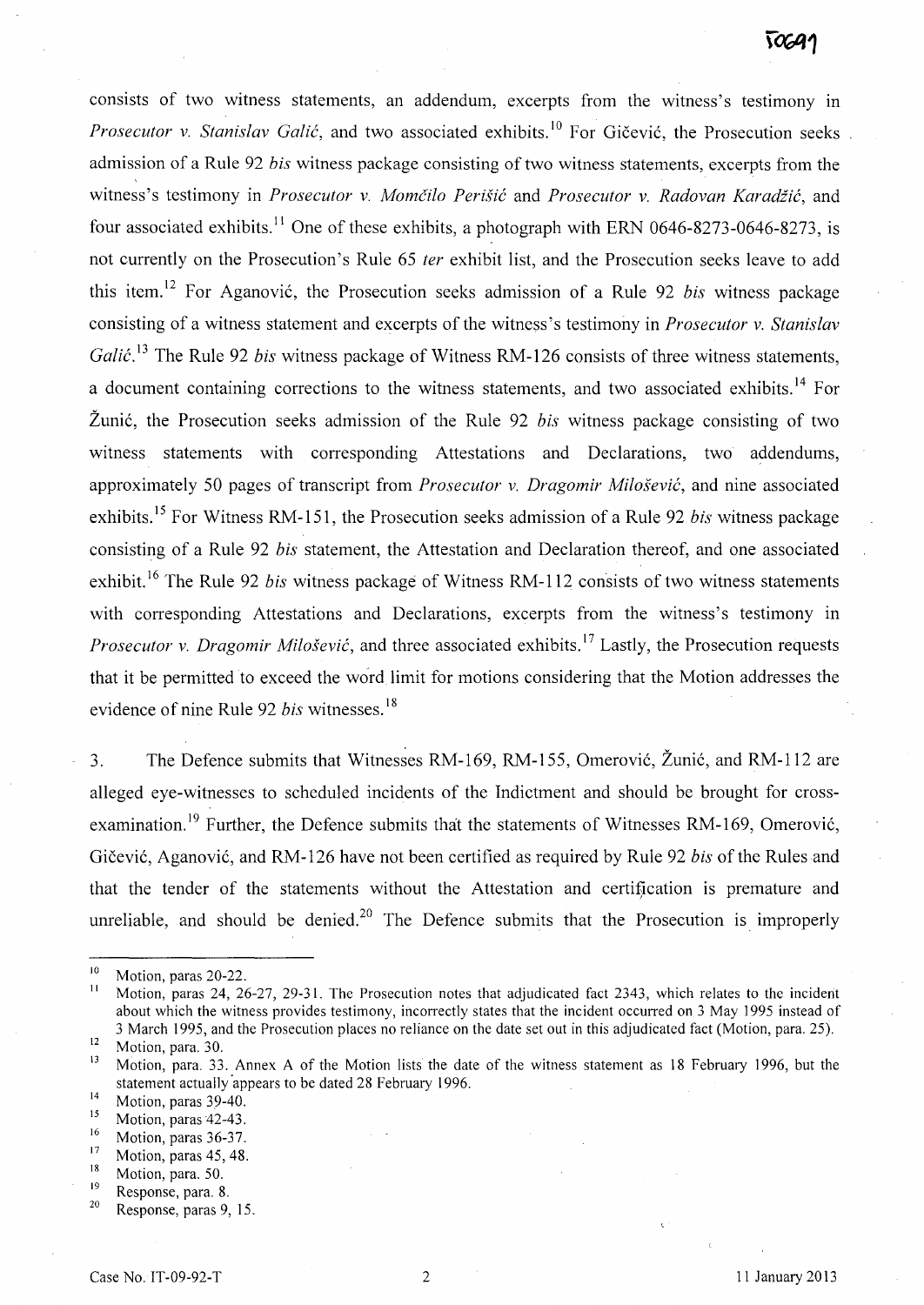attempting to introduce the uncertified statement of Witness RM-169 as an associated exhibit.<sup>21</sup> Furthermore, it submits that admission of the transcript excerpts of Witnesses RM-155, Omerovic, Gičević, and RM-112 should be denied because they are not translated into the language the Accused understands.<sup>22</sup> The Defence also submits that the Motion should be deemed deficient and denied on the grounds that the Prosecution did not attach excerpts from the transcripts to the Motion. 23 If the witness materials are admitted pursuant to Rule 92 *bis* of the Rules, the Defence submits that all witnesses must be called for cross-examination in order to preserve the rights of the Accused.<sup>24</sup> Finally, the Defence submits that the Prosecution's motion to add an associated exhibit to its Rule 65 fer exhibit list should be denied because it is untimely, not supported by "good cause", and fails to demonstrate whether the Prosecution exercised due diligence in identifying additional exhibits at the earliest possible opportunity and that the Defence would npt be prejudiced by the amendment.<sup>25</sup>

# **Ill. APPLICABLE LAW**

#### Ca) Rule 92 *bis*

4. The Chamber recalls and refers to the applicable law governing the admission of evidence pursuant to Rule 92 *bis* of the Rules, as set out in a previous decision. <sup>26</sup>

# (b) Admission of Associated Exhibits

5. With regard to the applicable law related to the admission of associated exhibits, the Chamber recalls and refers to one of its previous decisions dealing with this matter.<sup>27</sup>

### $(c)$  Additions to the Rule 65 *ter* exhibit list

6. The Chamber recalls and refers to the applicable law governing additions to the Rule 65 ter exhibit list, as set out in a previous decision.<sup>28</sup>

 $\frac{21}{22}$  Response, para. 10.

 $\frac{22}{23}$  Response, paras 18, 20.

 $\frac{23}{24}$  Response, para. 19.

 $\frac{24}{25}$  Response, para. 21.

<sup>25</sup> Response, paras 27-30. As noted by the Prosecution in paragraph 10 of its Reply, the Defence erroneously identifies this exhibit as an exhibit associated with the testimony of Witness RM-I60. The exhibit which the Prosecution seeks leave to add to its Rule 65 ter Exhibit List is associated with the testimony of Gičević.

<sup>26</sup> Decision on Prosecution Third Motion to Admit Evidence Pursuant to Rule 92 *his:* Sarajevo Witnesses ("Decision on Third 92 *his* Motion"), 19 October 2012.

<sup>&</sup>lt;sup>27</sup> Decision on Prosecution Motion to Admit the Evidence of Witness RM-266 Pursuant to Rule 92 quater, 22 July 2012, para. 13.

<sup>&</sup>lt;sup>28</sup> Decision on Prosecution Second Motion to Amend Rule 65 *ter* Exhibit List, 27 June 2012, paras 5-6.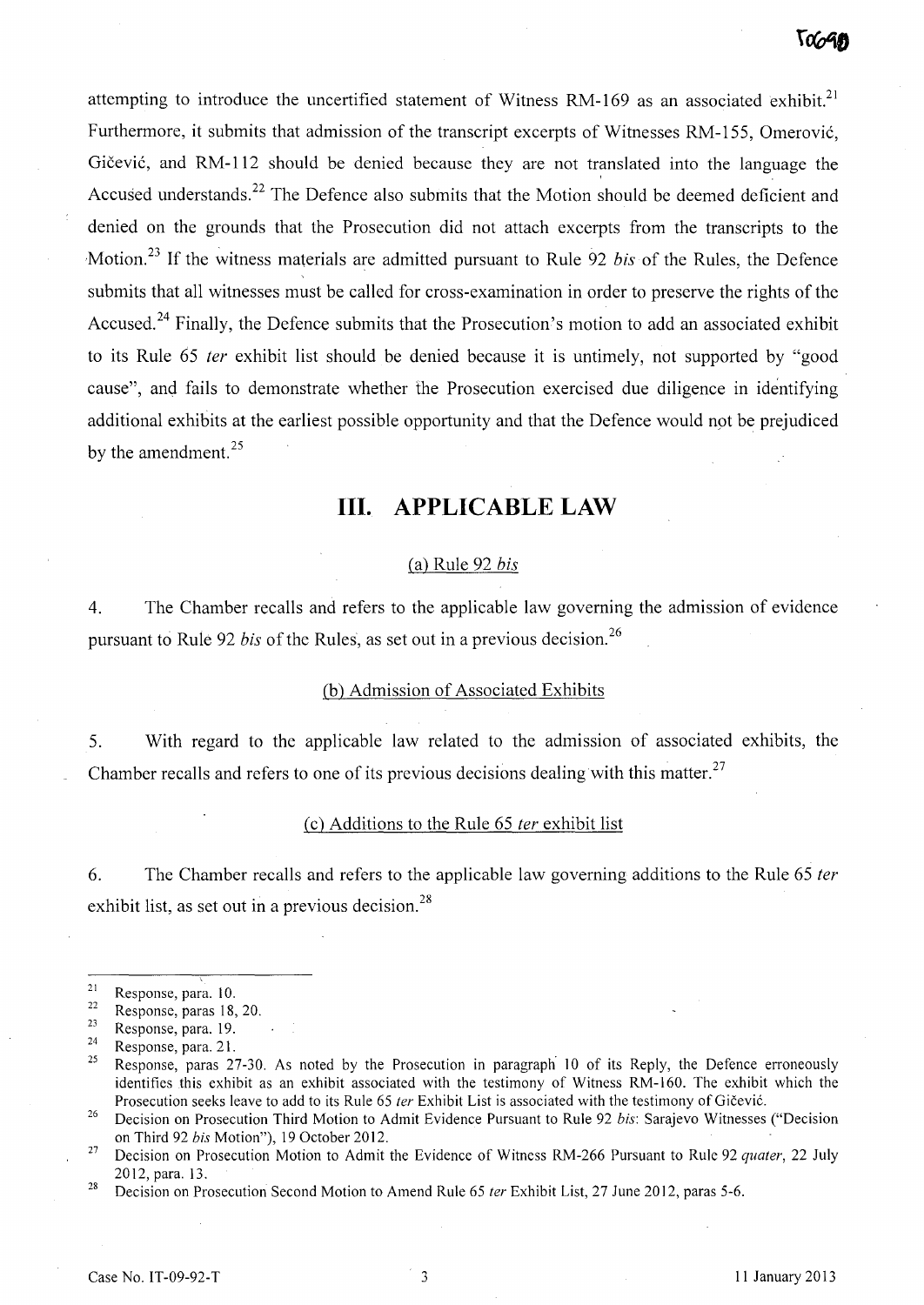# **IV. DISCUSSION**

#### Ca) Preliminary matters

7. The Chamber grants the Prosecution's request to exceed the word limit for the Motion given the number of witnesses it needed to address therein.

8. The Chamber has considered that the document with ERN 0646-8273-0646-8273, which the Prosecution seeks leave to add to its Rule 65 fer exhibit list, is one photograph of Sarajevo marked by Gičević during his testimony in the *Perišić* case. Given the nature of the exhibit, the Chamber has considered that the addition of the photograph to the Prosecution's Rule 65 *ter* exhibit list does not prejudice the Defence. The Chamber finds that it is in the interests of justice to add the, document to the Prosecution's Rule 65 fer exhibit list.

9. As to the Defence objection concerning a failure to furnish the Accused with BCS versions of the tendered portions of the prior witness testimonies of Witnesses RM-155, Omerovic, Gicevic, and RM-112, the Chamber is satisfied with the Prosecution's assurance that the BCS audio of all testimony in question was disclosed to the Defence on 29 June 2012.<sup>29</sup> Further, Counsel for the Accused is able to identify the relevant segment of said audio from the English version of the transcript tendered. Therefore, the Defence's objection fails in this respect.

10. As to the Defence objection that the Motion is deficient in that the Prosecution did not attach the transcript excerpts to the annex where the proposed witness statements are contained, the Chamber considers that the relevant transcript excerpts are sufficiently identified in the annex and that they are accessible to the Defence. The Chamber finds that the Defence is not prejudiced by the Prosecution's failure to attach the transcript excerpts and will not deny the relevant parts of the Motion on this ground, but orders that for future Rule 92 *bis* motions, the Prosecution provide the Chamber and the Defence with the relevant transcript excerpts in the annex to the motion.

11. After a thorough review of all the witness materials contained in the Motion, the Chamber notes that many of the witness materials appear to overlap substantially with adjudicated .facts of which the Chamber has taken judicial notice. Where the Chamber finds that the witness materials appear to overlap substantially with the adjudicated facts and appear to not add relevant evidence to the adjudicated facts, the Chamber denies admission of the materials, in line with the Chamber's previous Guidance.<sup>30</sup> For several of the witnesses, the Chamber finds that the witness statements I

 $^{29}$  (Reply, para. 7.

<sup>30</sup> T. 203-205.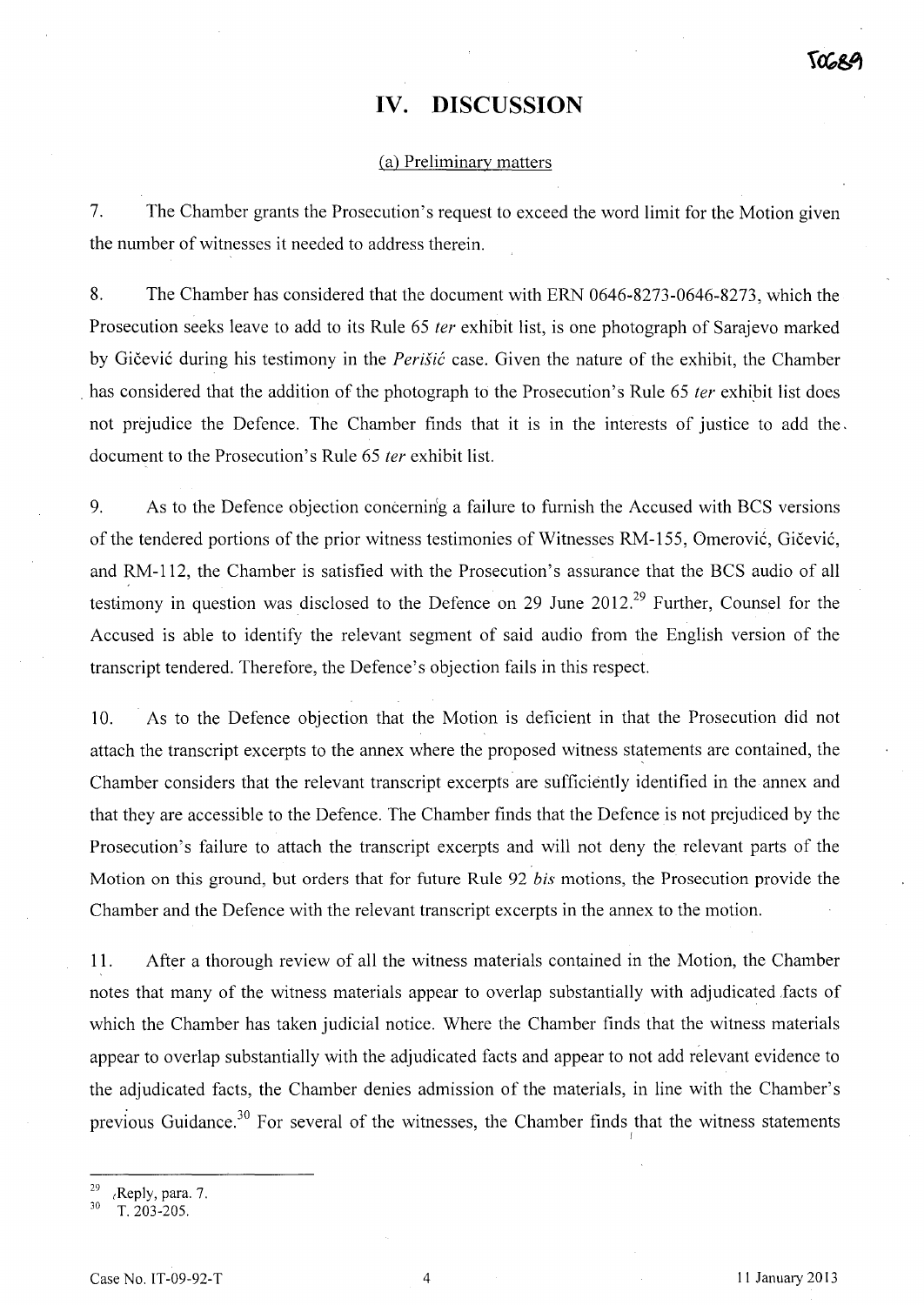overlap substantially with the adjudicated facts but also provide relevant evidence outside the scope of the adjudicated facts. In these cases, the Chamber admits the evidence, where all of the other admissibility requirements are met, but reminds the Prosecution that in similar situations in the future, the Prosecution should avoid duplicating evidence on facts of which the Chamber has already taken judicial notice.

12. The Chamber will now assess the admissibility of the witnesses' evidence under Rule 92 *bis*  of the Rules.

# $(b)$  Witness RM-169

13. The statement of Witness RM-169 has no corresponding Attestation or Declaration as required by Rule 92 *bis* (B) of the Rules. Unattested witness statements have been provisionally admitted by this Chamber pending their formal attestation pursuant to Rule 92 *bis* (B) of the Rules. 3l

14. The Chamber considers the evidence of this witness relevant to Scheduled Sniping Incident F.4 of the Indictment.<sup>32</sup> The witness's evidence is therefore relevant pursuant to Rule 89 (C) of the Rules. The Defence has not made any objections to the witness materials for Witness RM-169 with regard to its probative value and the Chamber finds that, should the missing Attestation and Declaration be submitted, the evidence has probative value.

15. With regard to admissibility pursuant to Rule 92 *bis* of the Rules, the Defence has not argued, and the Chamber does not find, that Witness RM-169's evidence relates to the acts and conduct of the Accused. Further, the Chamber considers that the evidence relates to one specific incident of the crime-base part of the case and that a number of other witnesses are reasonably expected to give evidence with regard to the same incident. Other witnesses expected to provide evidence regarding the same incident include Witness RM-148, scheduled to provide testimony pursuant to Rule 92 *bis* of the Rules, Witness RM-126, whose witness materials are submitted as part of this Motion, and Witness RM-165, scheduled to testify pursuant to Rule 92 *ter* of the Rules. $33$ 

16. After careful review of the materials of Witness RM-169, the Chamber has determined that there appears to be significant overlap between the materials which the Prosecution is seeking to

<sup>&</sup>lt;sup>31</sup> Decision on Third 92 *bis* Motion, para. 27 and references cited therein.<br><sup>32</sup> Progecution Submission of the Fourth Amended Indictment and Schod

Prosecution Submission of the Fourth Amended Indictment and Schedules of Incidents, 16 December 2011, Public Annex A ("Indictment"), Schedule F, Incident 4.

<sup>&</sup>lt;sup>33</sup> Prosecution Rule 65 ter Witness List, 10 February 2012 (Confidential) ("Prosecution Witness List"), pp. 216-217, 223-224,239-240.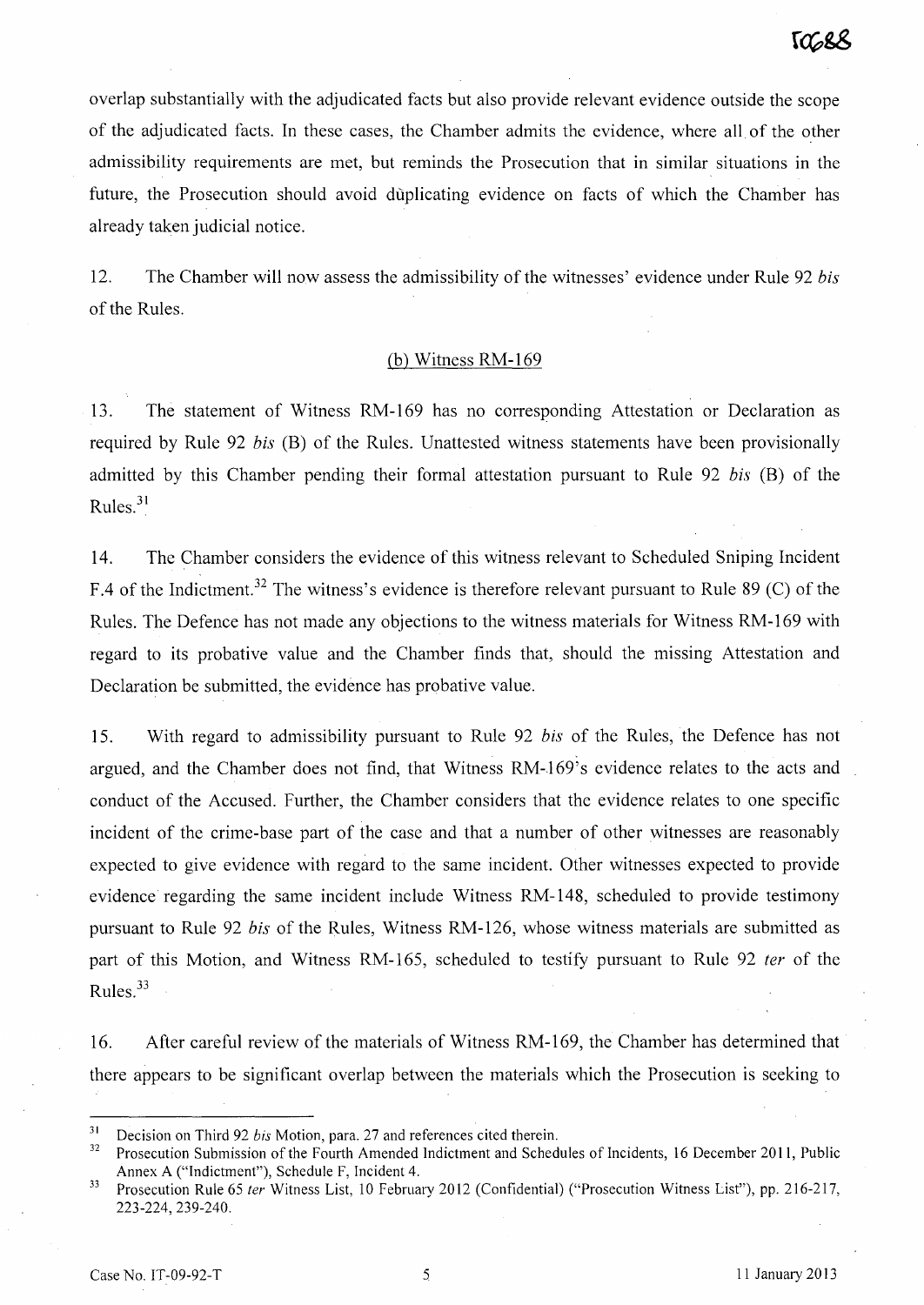have admitted into evidence and the adjudicated facts taken judicial notice of by this Chamber, including adjudicated facts numbered 2239, 2240, 2241, 2242, 2243, 2244, 2245, 2246, 2247, 2248, 2249,2252, and 2256. The Chamber finds that the witness materials do not appear to add additional relevant evidence to the adjudicated facts. For this reason, the Chamber will deny without prejudice the admission of the materials of Witness RM -169. The Chamber invites the Prosecution to review the witness materials of Witness RM -169 to consider whether it is necessary to adduce evidence from the witness in light of the adjudicated facts and, if appropriate, to call the witness to testify *viva voce* or to resubmit the witness materials in a way that complies with the Chamber's Guidance. 34

17. In light of this decision, the Defence objection regarding the Prosecution improperly attempting to introduce a witness statement under Rule 92 *bis* of the Rules by labelling it an "associated exhibit" is moot at this time.

18. The Chamber also notes that there is a discrepancy regarding the need for protective measures for Witness RM -169, with the Prosecution indicating in its Witness List that no protective  $\mathbf{r}$ measures are necessary for the witness, but indicating in Annex A of the Motion that the witness materials should be admitted under seal.<sup>35</sup> The Chamber requests that, should the Prosecution determine it is necessary to adduce evidence from the witness, the Prosecution review the witness materials and provide clarification to the Chamber on the need for protective measures for Witness RM-169.

# Cc) Witnesses RM-155, Medina Omerovic, Alen Gicevic, Refik Aganovic, RM-126, Tarik Zunic, RM-151, and RM-112

#### i. Attestations and Declarations

19. The statements of Witnesses Omerovic, Gicevic, Aganovic, and RM-126 have no corresponding Attestations or Declarations as required by Rule 92 *bis* (B) of the Rules. Unattested witness statements have been provisionally admitted by this Chamber pending their formal attestation pursuant to Rule 92 *bis* (B) of the Rules.<sup>36</sup> In line with this practice, the Chamber will conditionally admit the unattested witness statements, pending the submission of the required Attestations and Declarations, provided that all other admissibility requirements are met.

<sup>34</sup> T.203-205.

<sup>&</sup>lt;sup>35</sup> Prosecution Witness List, p. 254; Motion Annex A, p. i.

<sup>36</sup> Decision on Third 92 *bis* Motion, para. 27 and references cited therein.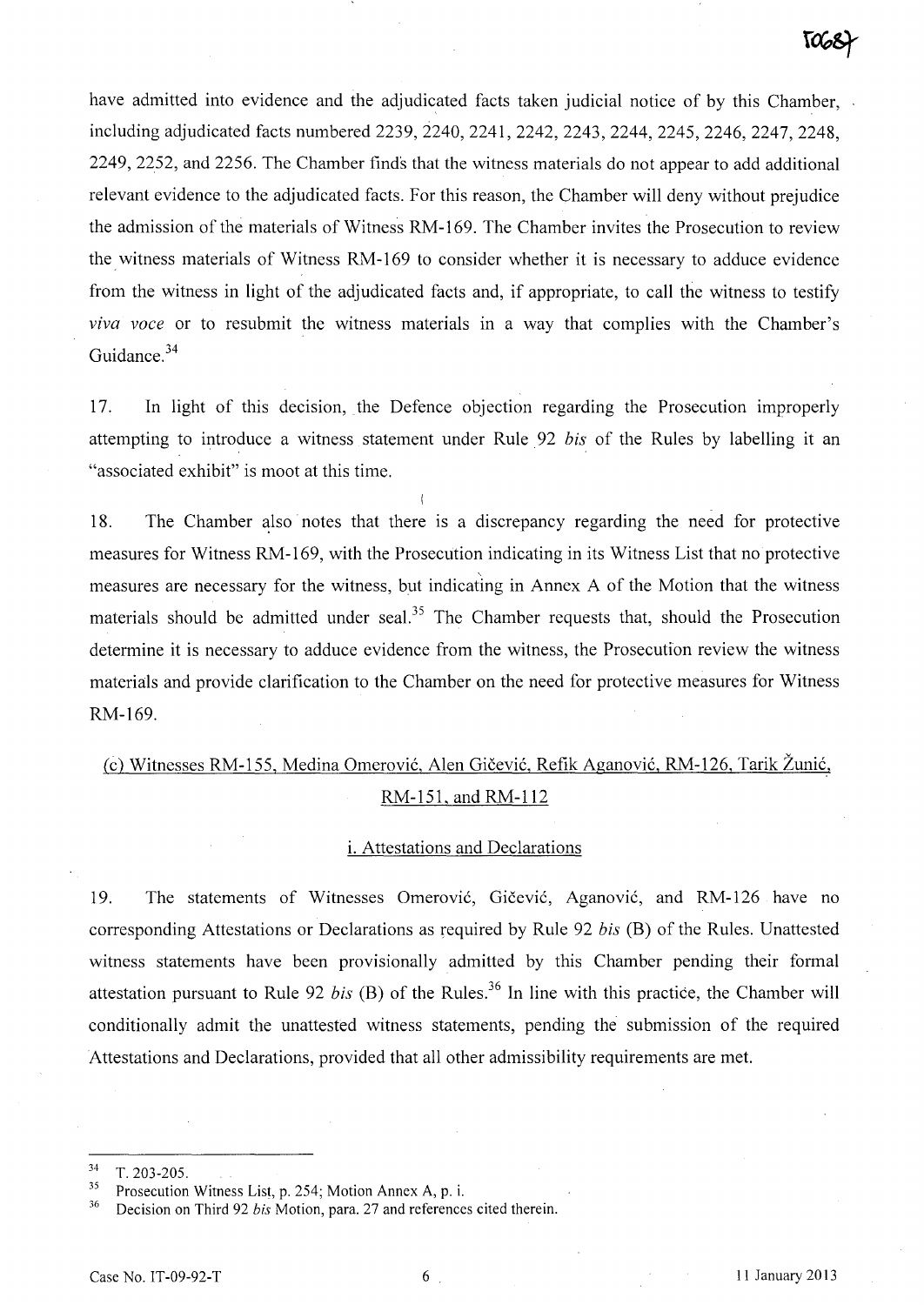# ii. Relevance and Probative Value

20. The Chamber considers the evidence of Witnesses RM-155, Omerović, Gičević, Aganović, RM-126, Zunic, RM-151, and RM-112 relevant to a number of sniping incidents in Sarajevo, including Scheduled Sniping Incidents F.4, F.9, F.11, F.15, and F.16 of the Indictment, as well as relevant to Scheduled Shelling Incidents G.2, G.6, and G.15 of the Indictment.<sup>37</sup> The witnesses' evidence is therefore relevant pursuant to Rule 89 (C) of the Rules. The Defence has not made any objections to the materials of these witnesses with regard to their probative value and the Chamber finds that, should the missing Attestations and Declarations be submitted, the evidence has probative value.

### iii. Admissibility Pursuant to Rule 92 *his* of the Rules

21. With regard to admissibility pursuant to Rule 92 *his* of the Rules, the Defence has not argued, and the Chamber does not find, that the evidence of Witnesses RM-155, Omerovic, Gičević, Aganović, RM-126, Žunić, RM-151, and RM-112 relates to the acts and conduct of the Accused.

22. The Chamber considers that the evidence provided by the witnesses relates to the crime base part of the case, and that the evidence is cumulative in nature, since a number of other witnesses have provided or are reasonably expected to provide evidence with regard to the same incidents.

23. In addition to Witness RM-155, other witnesses are expected to provide evidence regarding Scheduled Shelling Incident G.15, including Witnesses RM-159 and RM-165, scheduled to testify pursuant to Rule 92 *ter* of the Rules.<sup>38</sup>

24. In addition to Omerovic, other witnesses expected to provide evidence regarding Scheduled Sniping Incident F.9 include Witnesses RM-148 and RM-l23, both scheduled to testify pursuant to Rule 92 *his* of the Rules. <sup>39</sup>

25. Concerning Scheduled Sniping Incident F.15, other witnesses in addition to Gičević expected to provide evidence include Witness RM-148, who is scheduled to testify pursuant to Rule *92 his* of the Rules, and Witnesses RM-134 and RM-139, who are sources of evidence pursuant to Rule 92 *quater* of the Rules.<sup>40</sup>

38 Prosecution Witness List, pp. 231-232, 239-240.

<sup>&</sup>lt;sup>37</sup> Indictment, Schedule F, Incident 4; Schedule F, Incident 9; Schedule F, Incident 11; Schedule F, Incident 15; Schedule F, Incident 16; Schedule G, Incident 2; Schedule G, Incident 6; and Schedule G, Incident 15.

<sup>&</sup>lt;sup>39</sup> Prosecution Witness List, pp. 214-217.

<sup>40</sup> Prosecution Witness List, pp. 216-217, 225-228.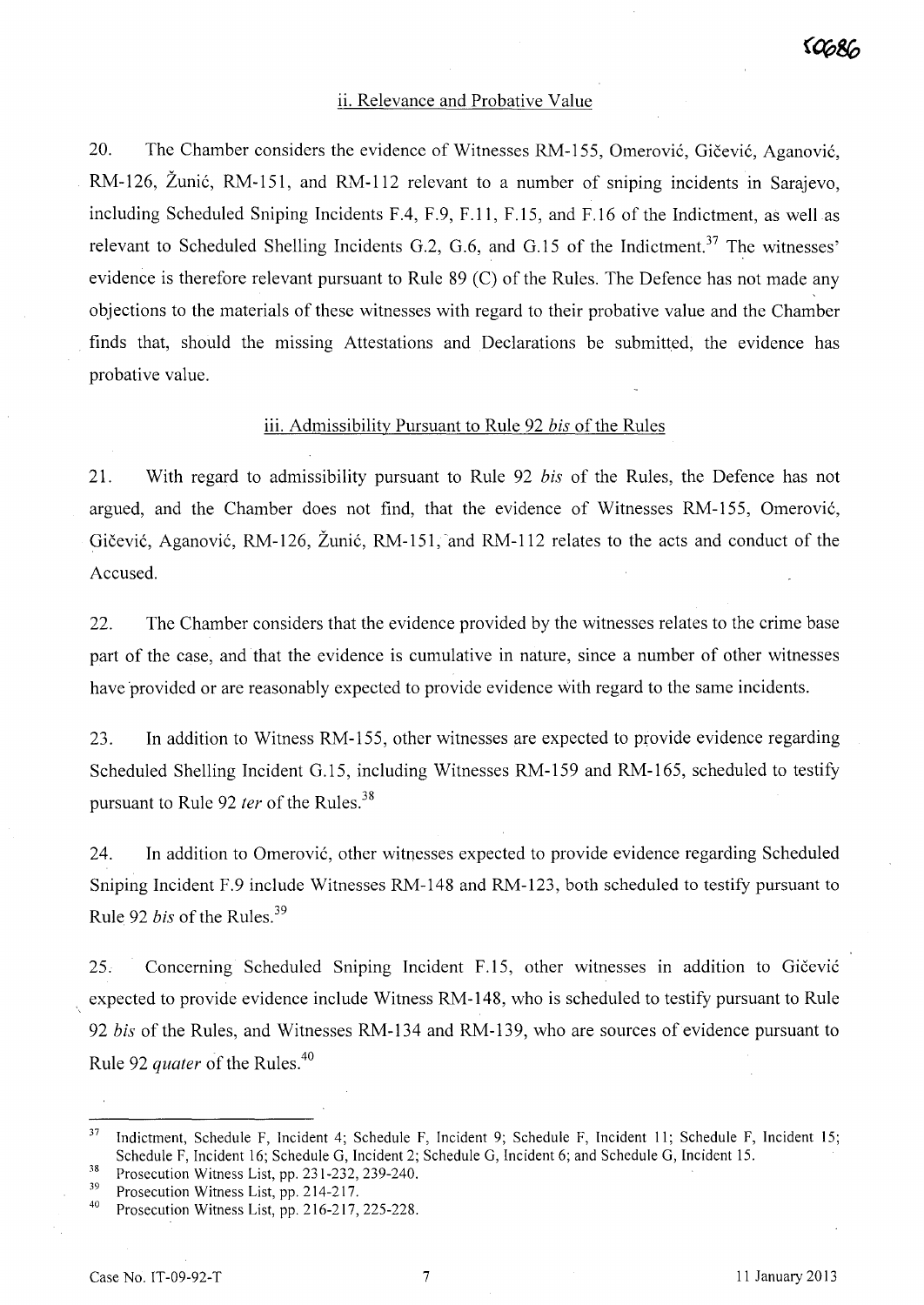26. In addition to Aganovic, Muhamed Kapetanovic has already provided evidence pursuant to Rule 92 ter of the Rules regarding Scheduled Shelling Incident G.6. Other witnesses expected to provide evidence regarding the same incident include Witnesses RM-118, RM-148, and RM-l72, scheduled to testify pursuant to Rule 92 bis of the Rules, and Witnesses RM-175, RM-157, and RM-510, scheduled to testify pursuant to Rule 92 *ter* of the Rules.<sup>41</sup>

27. Regarding Scheduled Sniping Incident F.4, in addition to Witness RM-126 other witnesses expected to provide evidence relevant to the incident include Witness RM-148, scheduled to testify pursuant to Rule 92 bis of the Rules, and Witness RM-165, scheduled to testify pursuant to Rule 92 ter of the Rules. $42$ 

28. In addition to Zunic, the Chamber heard testimony relevant to Scheduled Sniping Incident F.16 from Dragan Mioković pursuant to Rule 92 *ter* of the Rules. Witness RM-148 is also I scheduled to testify about this incident pursuant to Rule 92 bis of the Rules.<sup>43</sup>

29. Concerning Scheduled Shelling Incident G.2, on which Witness RM-151 provides testimony, the Chamber has already admitted relevant evidence from Zilha Granilo, Fahra Mujanović, and Ziba Avdić, all victims or eye-witnesses to the incident, pursuant to Rule 92 bis of the Rules. Aernout Van Lynden also provided testimony on the incident pursuant to Rule 92 *ter* of the Rules. In addition, Witness RM-51 I provided testimony on the incident *viva voce.* 

30. In addition to Witness RM-112, Witness RM-l10 already provided testimony on Scheduled Sniping Incident F.11 pursuant to Rule 92 *ter* of the Rules. Other witnesses expected to provide. evidence relevant to the incident include Witness RM-148, scheduled to testify pursuant to Rule 92 bis of the Rules, and Witness RM-510, who is scheduled to testify pursuant to Rule 92 ter of the Rules.<sup>44</sup>

31. Furthermore, apart from the reliability issue regarding the uncertified witness statements of Omerović, Gičević, Aganović, and Witness RM-126 discussed in paragraphs 13 and 15 of the Response and which the Chamber has addressed above, the Defence has invoked no other factors against admission, and the Chamber does not find that there are any other factors against admitting the proffered witness statements pursuant to Rule 92 bis of the Rules.

32. For the above reasons, the witness statements are conditionally admissible under Rule 92 bis of the Rules, pending the submission of all missing Attestations and Declarations.

<sup>&</sup>lt;sup>41</sup> Prosecution Witness List, pp. 54-56, 214, 216-217, 228-230, 235-236, 277-278.

Prosecution Witness List, pp. 216-217, 239-240.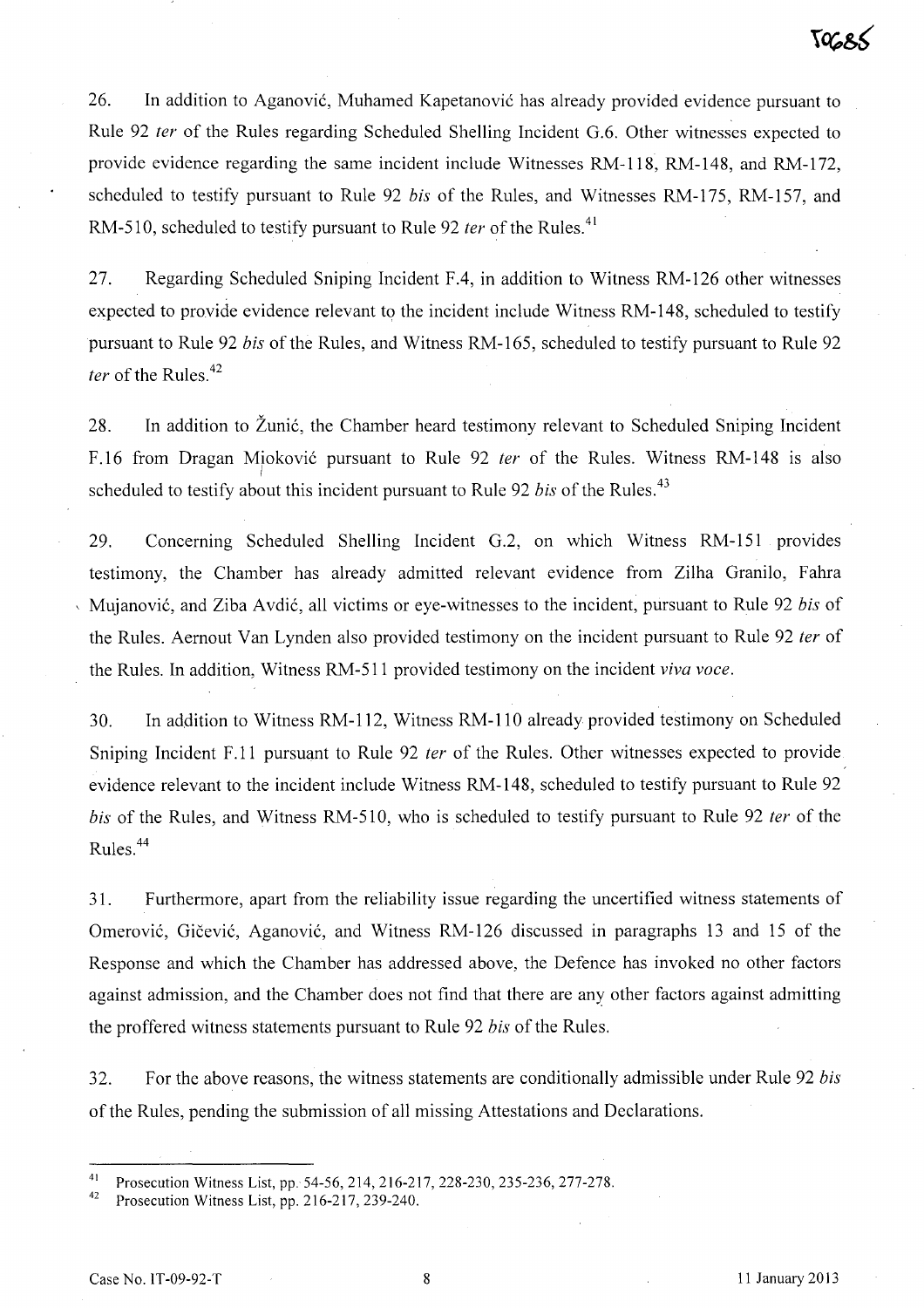### iv. Associated Exhibits

33. Concerning the admission of the associated exhibits which are part of the Rule 92 *his*  witness packages of Witnesses RM-155, Omerovic, Gicevic, RM-126, RM-151, and RM-112, the Chamber is of the view that the exhibits are an inseparable and indispensable part of the witnesses' testimony. In light of this, the Chamber finds that the requirements for admission have been met with respect to the associated exhibits for these witnesses and will admit them into evidence. The Chamber will conditionally admit the exhibits associated with unattested witness statements, pending the fulfilment of all Rule 92 *his* (B) requirements.

34. The admissibility of the nine exhibits which are part of the Rule 92 *his* package of Zunic will be addressed in the following section.

#### v. Compliance with Guidance and Overlap with Adjudicated Facts

35. The Chamber finds that the tendering of the transcript evidence as part of the Rule 92 *his*  packages of Witnesses RM-155, Omerovic, Gicevic, Aganovic, and RM-112 is in line with the Chamber's Guidance. 45 Considering in particular that for these witnesses the Prosecution wishes to tender limited portions of the transcripts from previous cases, which supplement the evidence in the witness statements, the Chamber deems that the Prosecution has complied with the Guidance.

36. For Zunic, the Prosecution seeks to tender over 50 pages of testimony from a previous case, which, in the view of the Chamber, appears to largely overlap with the adjudicated facts relevant to the scheduled incident, including adjudicated facts numbered 2354 and 2362, and appears to not add relevant evidence beyond the scope of the adjudicated facts. Given the length of the transcript excerpts and the apparent overlap with the adjudicated facts, the Chamber denies the admission of that transcript evidence without prejudice. The Chamber invites the Prosecution to review the transcript evidence to determine whether its admission is necessary in light of the adjudicated facts and, if appropriate, to resubmit the transcript evidence after making the appropriate redactions in line with the Chamber's Guidance.<sup>46</sup>

37. In light of the decision to deny admission of the transcript evidence that is part of Zunic's Rule 92 *his* package, the Chamber also denies without prejudice admission of the nine associated exhibits, which are referenced by the witness in the transcript evidence. The Prosecution is invited

<sup>&</sup>lt;sup>43</sup> Prosecution Witness List, pp. 216-217.

<sup>&</sup>lt;sup>44</sup> Prosecution Witness List, pp. 54-56, 216-217.<br><sup>45</sup> T, 106, 110, 127, 128, 104, 215, 225, 525, 522.

 $^{45}$  T. 106-110, 137-138, 194, 315-325, 525-532.

<sup>46</sup> T.203-205.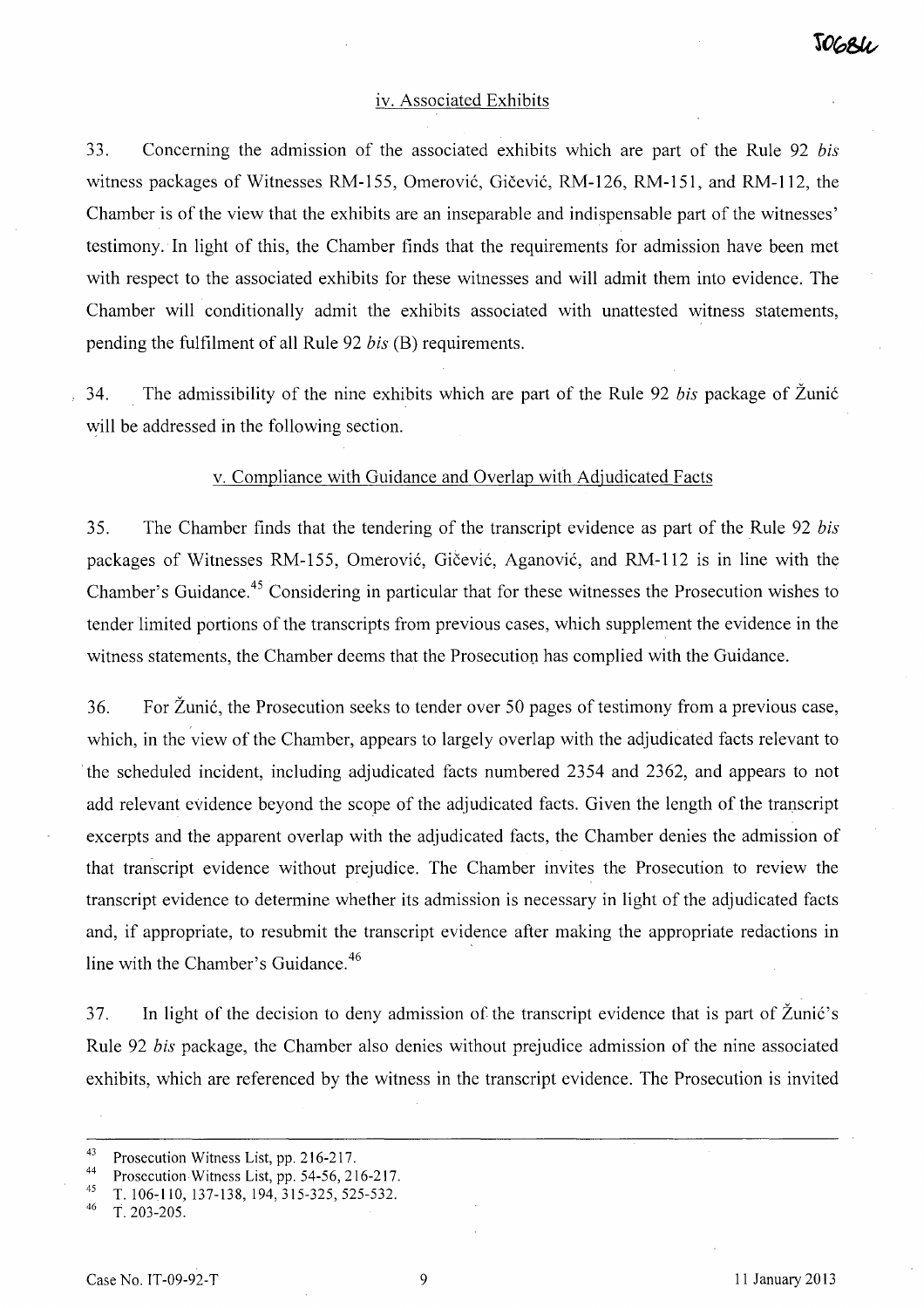to resubmit the associated exhibits along with the transcript evidence if necessary, once appropriate redactions have been made.

# **V. DISPOSITION**

38. For the foregoing reasons, pursuant to Rules 73, 89, and 92 *bis* of the Rules, the Chamber

**GRANTS** the Prosecution request to exceed the word limit in its Motion;

**GRANTS** the Motion **IN PART;** 

With respect to

(i) *Witness RM-169* 

**DENIES** the admission of the proffered evidence of Witness RM-169 under Rule 92 *bis* of the Rules;

ail *Witness RM-155* 

**ADMITS** into evidence, **UNDER SEAL,** 

- a) the Statement of Witness RM-155 and corresponding Attestation and Declaration dated 17 May 2006, and Addendum to Witness Statement dated 22 April 2010, bearing ERNs 0675-5396-0675-5413;
- b) the testimony of Witness RM-155 dated 12 March 2007 in *Prosecutor* v. *Dragomir Milosevic,* Case No. IT-98-29/1, T.3507:25-3508:15, 3508:25-3509:17, 3510:5-3518:24, 3519:25-3520:21,3542:22-3544:8,3545:2-3546:16;
- c) the colour photograph of apartment buildings marked by the witness in *Prosecutor* v. *Dragomir Milosevic,* Rule 65 *ter* no. 10367;
- d) the Official Note of the Novi Grad Public Security Station no. 19/13-4-255/95 regarding the explosion of a modified airbomb on 16 June 1995, Rule 65 *ter* no. 10139;
- e) the Medical document discharge form, Rule 65 *ter* no. 09968; and
- f} the Pseudonym sheet for Witness W-I07 in Case No. IT-98-29/1;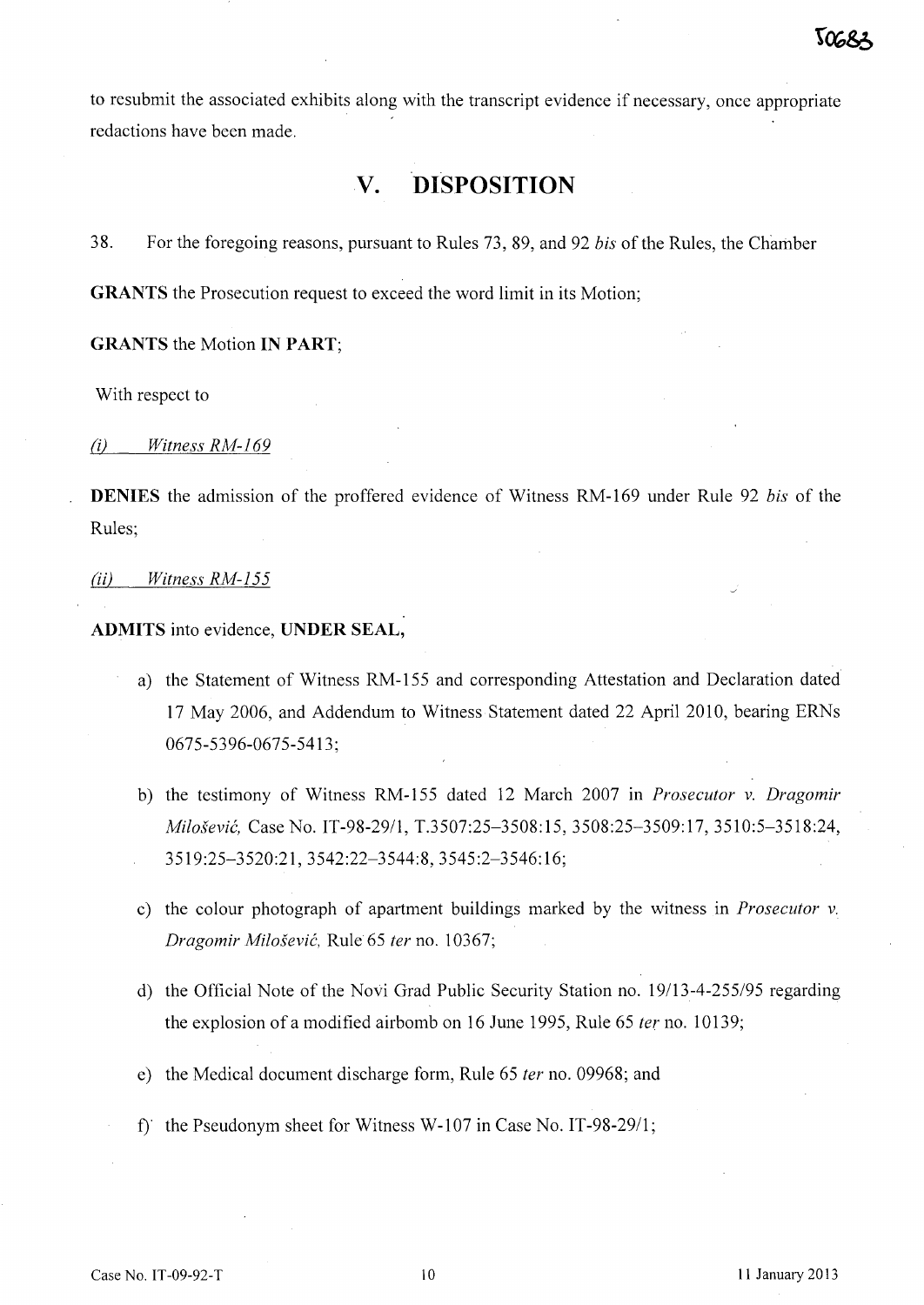#### *(iii) Medina Omerovic (Witness RM-149)*

## **CONDITIONALLY ADMITS**

- a) the Statement of Medina Omerović dated 8 November 1995 bearing ERNs 0036-0860-0036-0862 and corrections dated 4 October 2000 bearing ERN 0107-6824-0107-6824, and the Statement of Medina Omerović dated 26 September 2001 bearing ERNs 0211-4222-0211-4225, into evidence pending the filing of a corresponding Attestation and Declaration in compliance with the requirements of Rule 92 *bis* (B) of the Rules; and
- b) the photograph of a building in Sarajevo attached to 26 September, 2001 statement of Medina Omerovi6, Rule 65 *ter* no. 10497;

#### **ADMITS** into evidence

- a) the testimony of Medina Omerović dated 15 February 2002 in *Prosecutor v. Stanislav Galic,* Case no. IT-98-29-T, T.3848:9-3852:5, 3870:7-12; and
- b) the video pertaining to sniping incident F9, Rule 65 *ter* no. 10496;

#### *(iv) Alen Gicevic (Witness RM-119)*

#### **CONDITIONALLY ADMITS**

- a) the Statement of Alen Gičević dated 15 November 1995 bearing ERNs 0036-1395-0036-1398 and the Statement of Alen Gicevi6 dated 21 April 2006 bearing ERNs 0600-0887- 0600-0892 into evidence pending the filing of a corresponding Attestation and Declaration in compliance with the requirements of Rule 92 *bis* (B) of the Rules; and
- b) the Medical Report regarding sniping injuries sustained by Alen Gičević, Rule 65 *ter* no. 15084;

**GRANTS LEAVE** to add the photograph bearing ERN 0646-8273-0646-8273 to the Prosecution's Rule 65 *fer* Exhibit List;

### **ADMITS** into evidence

a) the testimony of Alen Gicevi6 dated 28 October 2008 in *Prosecutor* v. *Momcilo Perisic,*  Case no. IT-04-81-T, T.800:20-802:14, 810:19-813:12;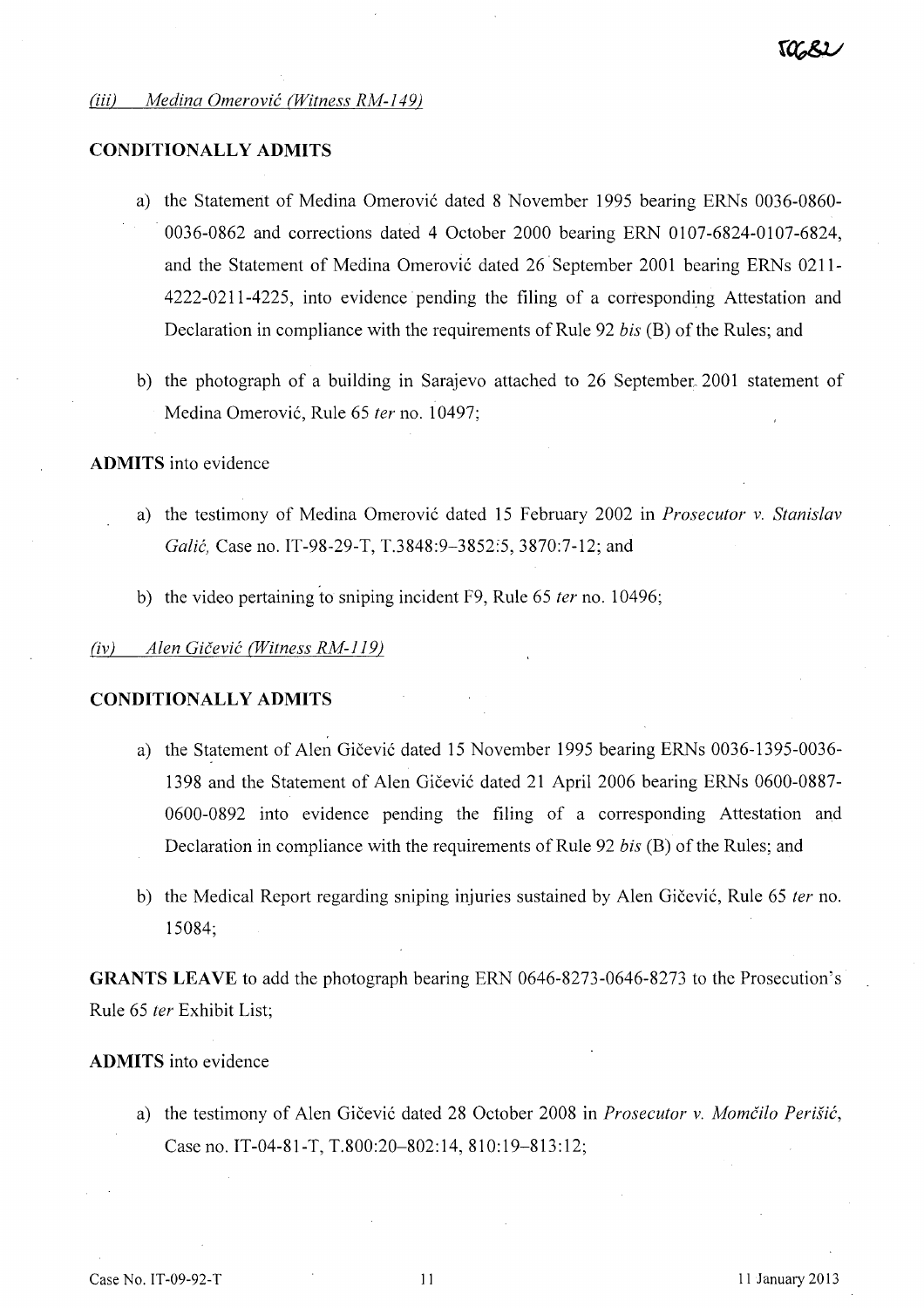- b) the testimony of Alen Gicevi6 dated **11** October 2010 in *Prosecutor* v. *Radovan Karadiic,*  Case no. IT-95-5/18-T, T.7613:20-7614:18, T.7626:1-7627:22, 7655:11-19, 7667:8-15;
- c) the colour photograph of Sarajevo marked by Alen Gičević on 28 October 2008, Rule 65 *ter* no. 12803;
- d) the criminal investigation file pertaining to sniping incident F16 on 3 March 1995, Rule *65 ter* no. 10456; and
- e) the photograph of Sarajevo marked by Alen Gičević bearing ERN 0646-8273-0646-8273;

# *(v) Refik Aganovic (Witness RM-l 02)*

**CONDITIONALLY ADMITS** into evidence the Statement of Refik Aganović dated 28 February 1996 bearing ERNs 0037-8897-0337-8899, pending the filing of a corresponding Attestation and Declaration in compliance with the requirements of Rule 92 *bis* (B) of the Rules;

**ADMITS** into evidence the testimony of Refik Aganovi6 dated 24 April 2002 in *Prosecutor* v. *Stanislav Galic,* Case no. IT-98-29-T, T. 7715: 17-7719:3, 7719: 18-7720:25, 7722: 1-7728:20;

# *(vi) Witness RM-126*

# **CONDITIONALLY ADMITS** into evidence, **UNDER SEAL,**

- a) the Statement of Witness RM-126 dated 18 November 1995 bearing ERNs 0036-1353- 0036-1356, the Statement of Witness RM-126 dated 25 June 2001 bearing ERNs 0208- 1025-0208-1028, the Statement of Witness RM-126 dated 1 September 2000 bearing ERNs 0103-9106-0103-9109, and the corrections made by witness RM-126 to the 18 November 1995 statement bearing ERN 0107-6806-0107-6806, pending the filing of a corresponding Attestation and Declaration in compliance with the requirements of Rule 92 *bis* (B) of the Rules;
- b) the Official Report no. 17-1/08-7 -/rest illegible/ of the Crime Prevention and Detection Department within the Novo Sarajevo Public Security Station in Hrasno regarding the killing of TRTO Edina dated 26 September 1993 (Includes death certificate), Rule 65 *ter*  no. 13795; and
- c) the witness-marked Map of Novo Sarajevo, Rule 65 *fer* no. 10478;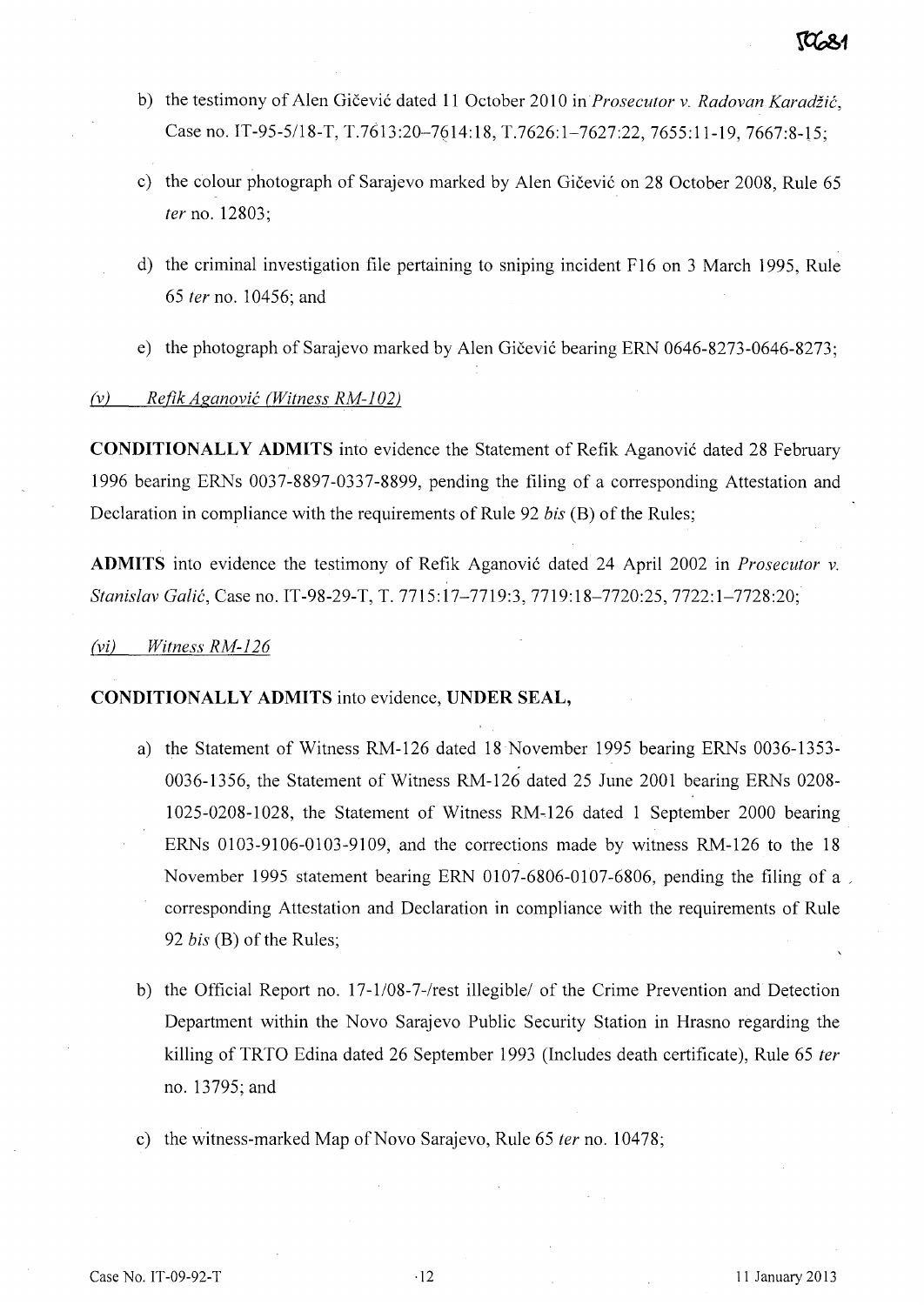# *(vii)* Tarik Žunić (Witness RM-179)

**ADMITS** into evidence the Statements and corresponding Attestations and Declarations of Tarik Žunić dated 21 April 2006 and 10 November 1995, and Addendums dated 25 April 2010, bearing ERNs 0675-5590-0675-5616;

#### **DENIES** the admission of

- a) the testimony of Tarik Žunić dated 7 February 2007 in *Prosecutor v. Dragomir Milošević*, Case no. IT-98'-2911, T.1702:18-1754:21; and
- b) the nine associated exhibits of Tarik Žunić which the Prosecution seeks to tender pursuant to Rule 92 *bis* of the Rules;

#### *(viii) Witness RM-151*

#### **ADMITS** into evidence, **UNDER SEAL,**

- a) the Statement and corresponding Attestation and Declaration of Witness RM-151 dated 30 October 2008, bearing ERNs 0675-5529-0675-5536; and
- b) the Medical Records and Official Note relating to Wounding of Witness and other Family Members and Death of Sadeta Škulj, Rule 65 *ter* no. 12843.

#### $(ix)$  *Witness RM-112*

#### **ADMITS** into evidence, **UNDER SEAL,**

- a) the Statements of Witness RM-112 and corresponding Declarations and Attestations dated 19 April 2006 and 21 February 1996, bearing ERNs 0675-5363-0675-5377;
- b) the testimony of Witness RM-112 dated 22 January 2007 in *Prosecutor v. Dragomir Milosevic,* Case no. IT-98-2911, T.818:6-819:1, 824:7-825:4, 826:9-828:10, 830:8- 832: 16; and
- c) the Victim's Medical Records, Rule 65 *ter* no. 09512;

#### **ADMITS** into evidence

a) the colour aerial map of Sarajevo marked by Witness RM-112 during the testimony in *Prosecutor v. Dragomir Milosevic,* Case no. IT -98-29/1, Rule 65 *ter* no. 10289; and